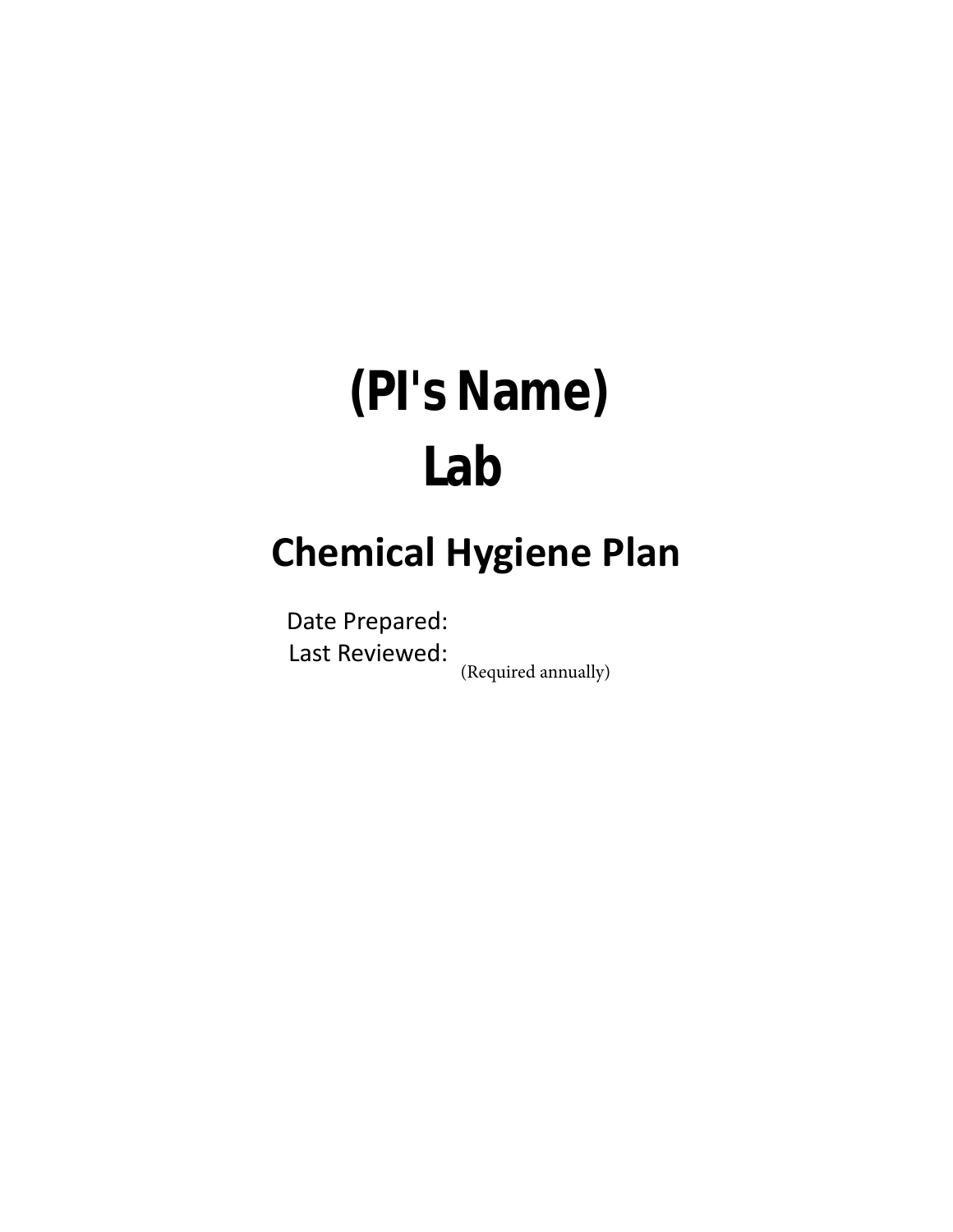### **Specific Policies for the Lab**

### **Specific SOPs and Protocols for the Lab**

### **Other Emergency Information**

### **Responsibilities Within the Lab and Department**

**UMPD** (Medical Emergency, Fire, and Police)

Environmental, Health, and Safety (Lab Incidents and Spills)

(413)-545-3111 or 911\* *\*Specify UMass Amherst and Building Name When Calling 911*

(413)-545-2682

*Describe any unique hazards in the lab and how these are labeled. E.g., location and demarcation of designated areas for high hazard work, etc. Attach additional pages if necessary.*

| <b>Name</b> | Email | <b>Cell Phone</b> | <b>Home/Other Phone</b> |
|-------------|-------|-------------------|-------------------------|
| (Add)       | (Add) | (Add)             | (Add)                   |
|             |       |                   |                         |
|             |       |                   |                         |
|             |       |                   |                         |
|             |       |                   |                         |
|             |       |                   |                         |
|             |       |                   |                         |
|             |       |                   |                         |
|             |       |                   |                         |
|             |       |                   |                         |

| Responsibility         | <b>Frequency</b> | <b>Responsible Person</b> |
|------------------------|------------------|---------------------------|
| e.g., SAA Inspections  | Weekly           |                           |
| e.g., Eyewash Flushing | Weekly           |                           |
|                        |                  |                           |
|                        |                  |                           |
|                        |                  |                           |
|                        |                  |                           |
|                        |                  |                           |
|                        |                  |                           |
|                        |                  |                           |
|                        |                  |                           |

### **Current Lab Group Mebers and Emergency Contact Information Specialized Hazards and Hazard Communication Within the Lab**

Lab Building(s): Lab Building(s) Street Address: Lab Room(s) In Each Building: (Specify) (Specify) (Specify)

*Describe any lab specific policies. E.g., whether or not any work may be conducted alone, specific procedures which may never be conducted alone, consequences for safety violations, how to conduct and document risk assessments and SOP development, criteria for establishing what experiments require prior approval from the PI, etc. Guidance on risk assessments is provided in the University's Chemical Hygiene Plan. You may use that general approach or other appropriate method. Attach additional pages if necessary.*

*SOPs should be developed by proper risk assessments, and should be in place prior to all experimental work. The following template (next page) may be used for SOPs and documentation of training on SOPs. Alternatively, a different format may be used as well. Attach additional pages if necessary.*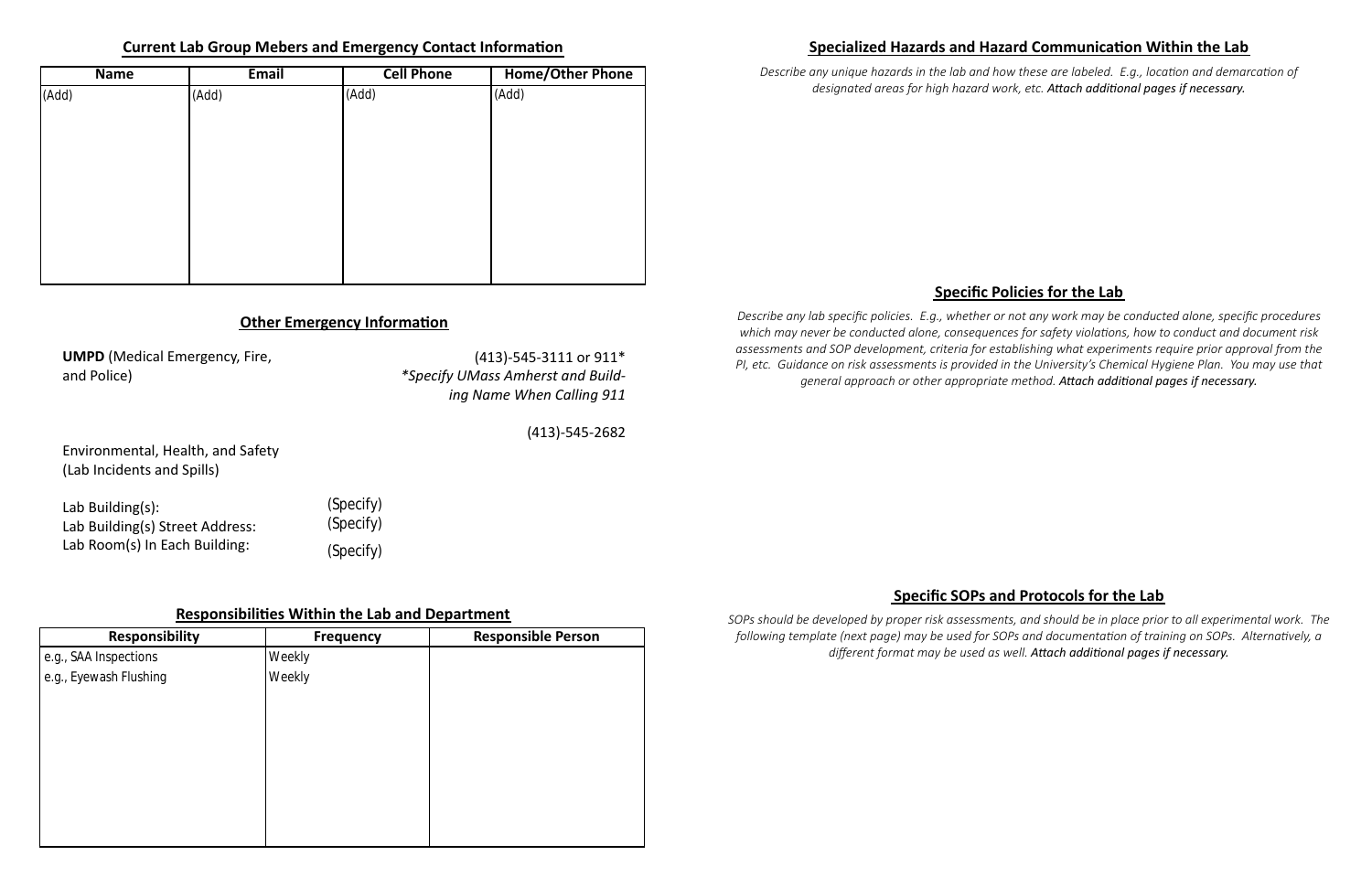**SOP Template**

| <b>Procedure Title:</b>                                                                                                                                                                                                                    | PI Approval?                       | Date:    |  |  |
|--------------------------------------------------------------------------------------------------------------------------------------------------------------------------------------------------------------------------------------------|------------------------------------|----------|--|--|
|                                                                                                                                                                                                                                            |                                    |          |  |  |
| <b>Developed By:</b>                                                                                                                                                                                                                       | <b>ICSC Approval Required?</b>     | N V<br>Y |  |  |
| <b>Hazardous Materials Used and Quantities:</b>                                                                                                                                                                                            |                                    |          |  |  |
| SDS Hazard Review Summary (including exposure limits, signs and symptoms of exposure when known, and expo-<br>sure monitoring, if appropriate):                                                                                            |                                    |          |  |  |
| Engineering Controls and PPE Required: Fume Hood?<br>Glove Box? [<br>Gas Cabinet? $\nabla$<br>Safety Glasses? □<br>Chemical Splash Goggles?<br>Face Shield? $\Box$<br>Gloves? (specify type) $\Box$<br>Other:<br>Lab Coats? (specify type) |                                    |          |  |  |
| Experimental Description (step by step, including any necessary precautionary statements and work practices).<br>Attach additional pages if necessary:                                                                                     |                                    |          |  |  |
| <b>Disposal Procedures:</b>                                                                                                                                                                                                                |                                    |          |  |  |
| <b>Spill Clean Up Procedures:</b>                                                                                                                                                                                                          |                                    |          |  |  |
| <b>Post Exposure Procedures:</b>                                                                                                                                                                                                           |                                    |          |  |  |
| <b>Trainee Signature and Date:</b>                                                                                                                                                                                                         | <b>Trainee Signature and Date:</b> |          |  |  |

### **Hazardous Materials Storage and Segregation**

### **Emergency Equipment and Information**

### **Emergency Procedures**

*Describe the storage scheme of chemicals in the lab: e.g., location of flammable storage, oxidizer storage, acid storage, etc. A color coded map might be useful. Attach additional pages if necessary.*

*The location and proper operation of all emergency equipment, including but not limited to: drench showers, eyewash stations, First Aid kits, fire extinguishers, fire pull alarms, nearest exits, and emergency assembly locations, should be known by all individuals working in the space. A color coded map might be useful. Attach additional pages if necessary.*

*Include procedures for Fire (see next page), small spills that may be cleaned up by lab personnel, special exposure procedures, etc. Attach additional pages if necessary.*